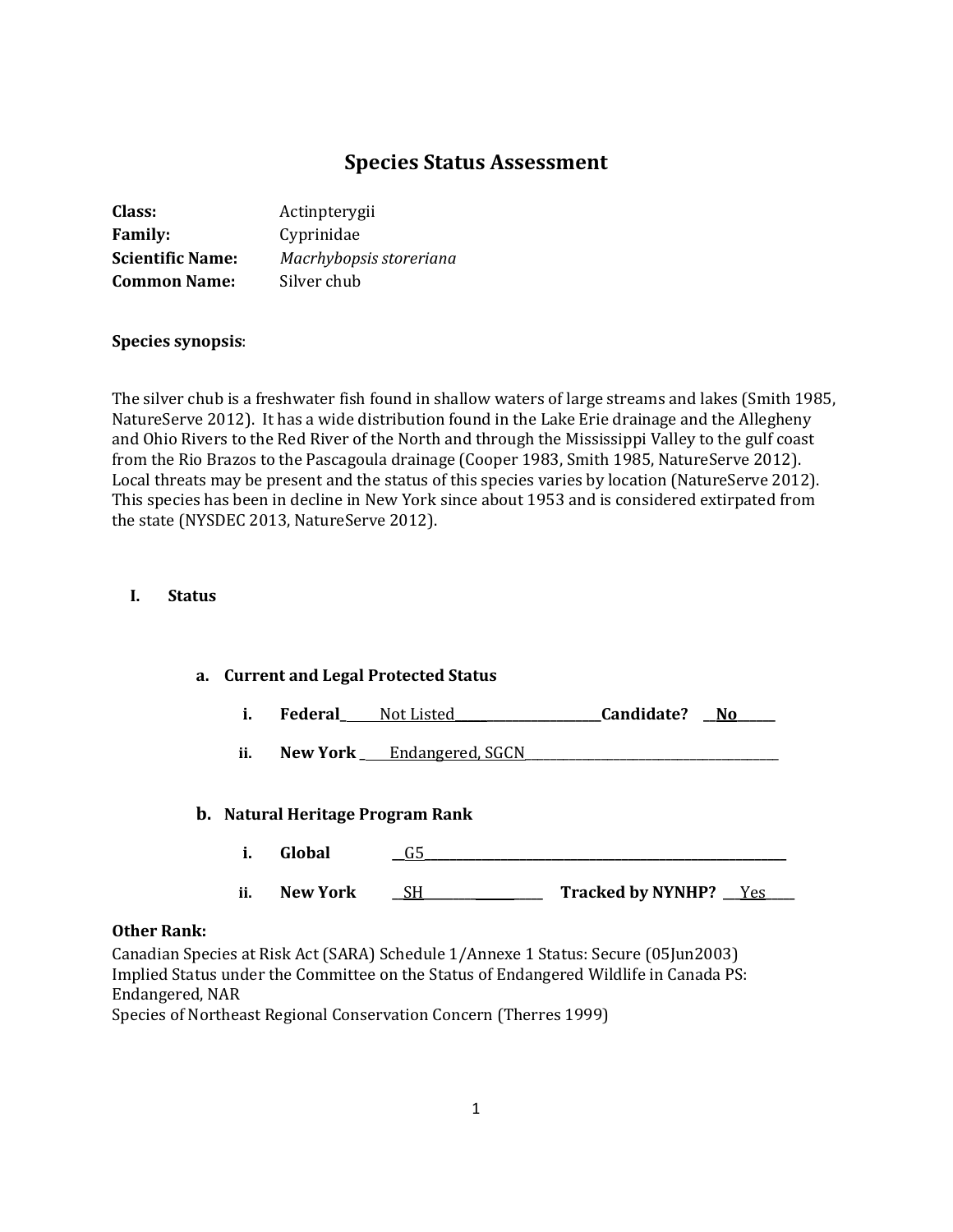## **Status Discussion:**

This species is extirpated from New York (NYSDEC 2013).

## **II. Abundance and Distribution Trends**

## **a. North America**

**i. Abundance**

| $X$ declining _____increasing                           | stable | unknown |
|---------------------------------------------------------|--------|---------|
| ii. Distribution:                                       |        |         |
| $X$ declining _____increasing                           | stable | unknown |
| Time frame considered: Past 20 years (NatureServe 2013) |        |         |

- **b. Regional** 
	- **i. Abundance \_\_X\_\_\_ declining \_\_\_\_\_increasing \_\_\_\_\_stable \_\_\_\_\_\_unknown ii. Distribution: \_\_X\_\_\_ declining \_\_\_\_\_increasing \_\_\_\_\_stable \_\_\_\_\_\_\_unknown**

**Regional Unit Considered:\_\_\_\_\_** Northeast U.S. Time Frame Considered: <u>Past 20 years (NatureServe 2013)</u>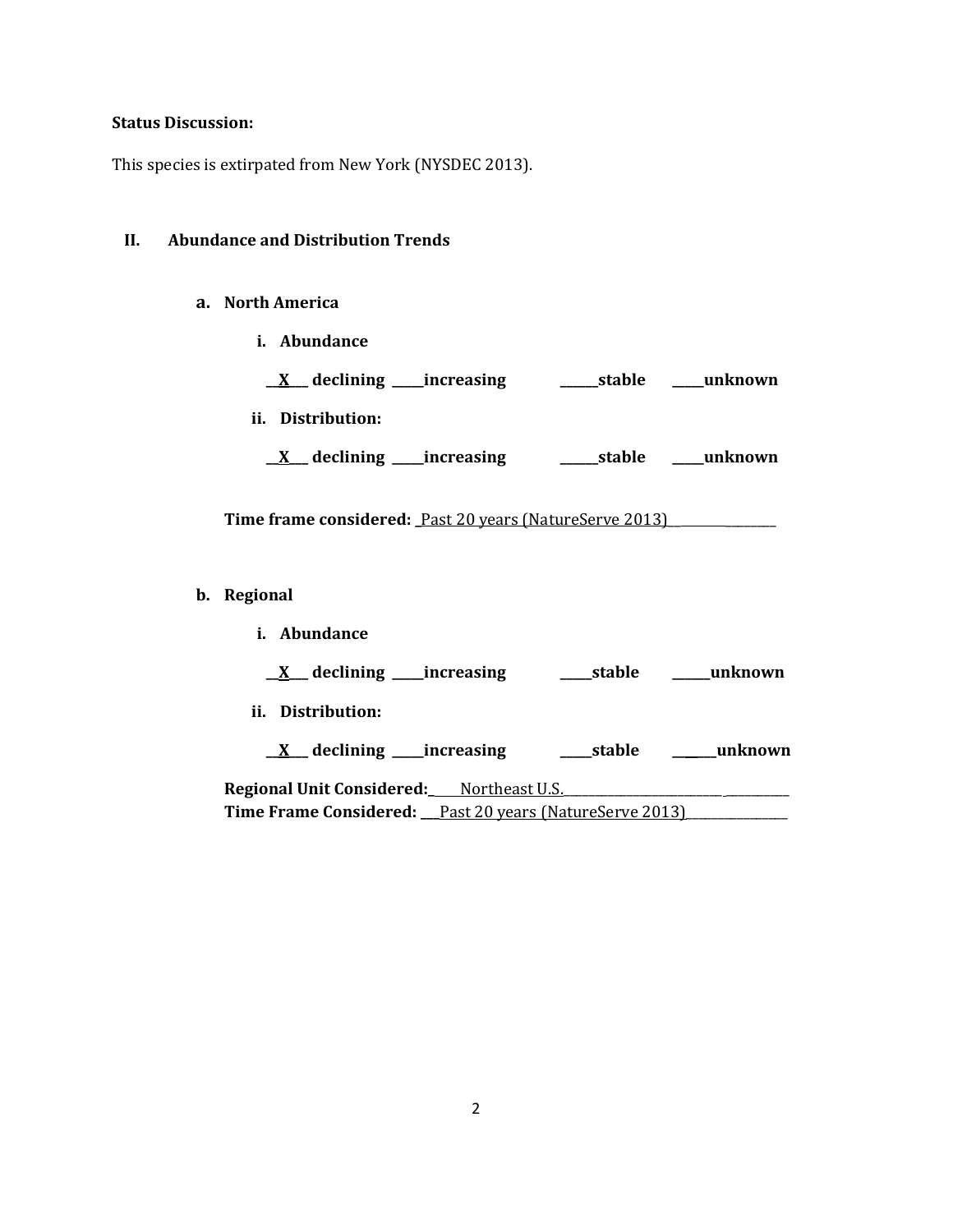**c. Adjacent States and Provinces**

| <b>CONNECTICUT</b>                                      | Not Present $X$     | No data $\_\_\_\_\_\_\_\_\_\_\_\_\_\_\_\_$ |
|---------------------------------------------------------|---------------------|--------------------------------------------|
| <b>MASSACHUSETTS</b>                                    | Not Present $X_{-}$ | No data $\_\_\_\_\_\_\_\_\_\_\$            |
| <b>NEW JERSEY</b>                                       | Not Present $X_{-}$ | No data $\_\_\_\_\_\_\_\_\_\_\_\_$         |
| <b>QUEBEC</b>                                           | Not Present $X$     | No data $\_\_\_\_\_\_\_\_\_\_\_\_\$        |
| <b>VERMONT</b>                                          | Not Present $X$     | No data ______                             |
| <b>ONTARIO</b><br>i. Abundance                          | Not Present _______ | No data _______                            |
| ii. Distribution:                                       |                     |                                            |
|                                                         |                     |                                            |
| Time frame considered: Past 20 years (NatureServe 2013) |                     |                                            |
| <b>PENNSYLVANIA</b>                                     |                     |                                            |
| i. Abundance                                            |                     |                                            |
| ii. Distribution:                                       |                     |                                            |
|                                                         |                     |                                            |
| Time frame considered: Past 20 years (NatureServe 2013) |                     |                                            |
|                                                         |                     |                                            |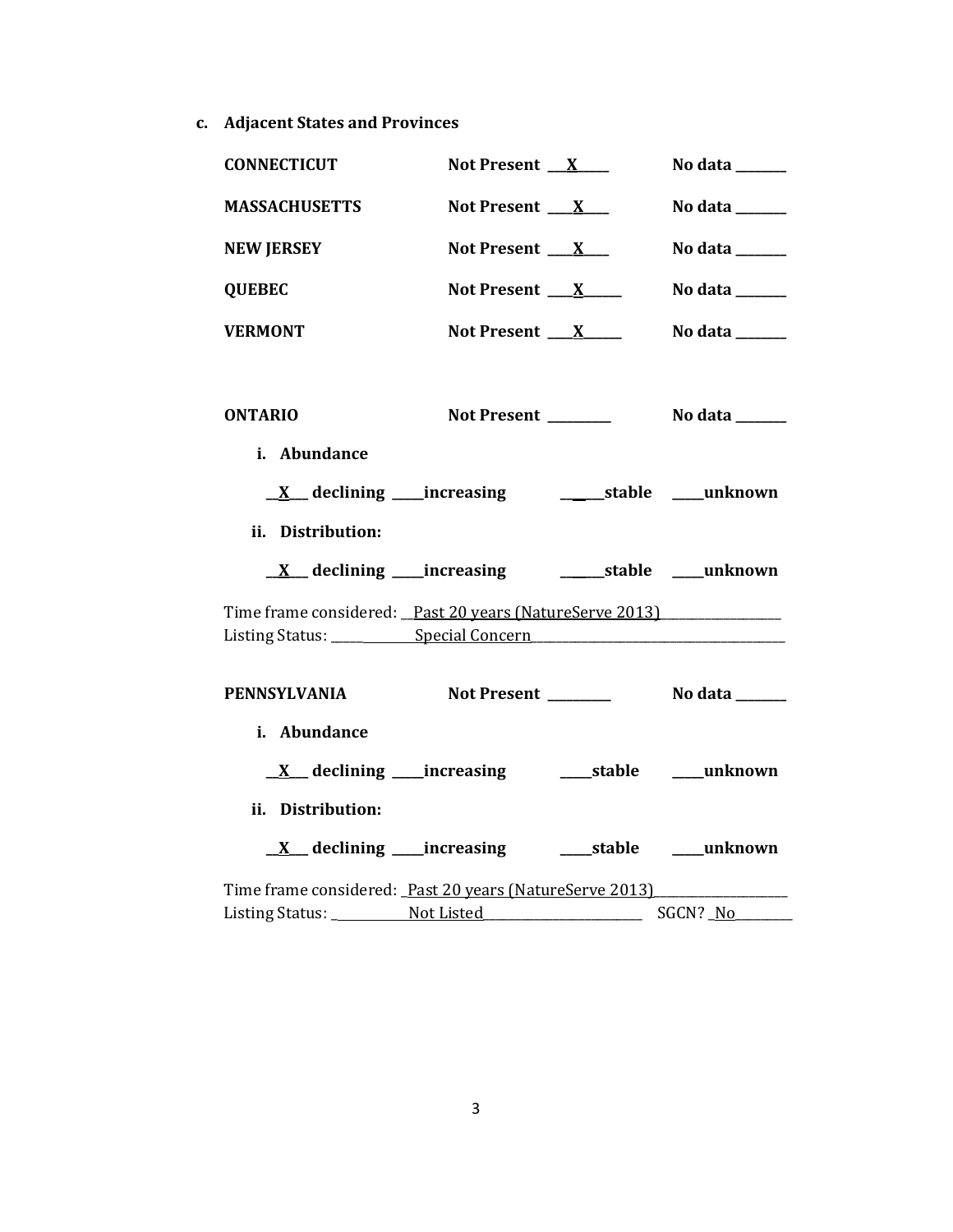# **d. NEW YORK No data \_\_X\_\_\_\_ i. Abundance \_\_\_\_\_ declining \_\_\_\_\_ increasing \_\_\_\_\_ stable \_\_\_\_\_\_ unknown ii. Distribution: \_\_\_\_\_ declining \_\_\_\_\_ increasing \_\_\_\_\_ stable \_\_\_\_\_\_\_ unknown** Time frame considered: \_\_\_\_\_\_ Extirpated, 1950 – present \_\_\_\_\_\_\_\_\_\_\_\_\_\_\_\_\_\_\_\_\_\_\_

## **Monitoring in New York.**

There are currently no monitoring or survey efforts for this species.

## **Trends Discussion:**

Populations of silver chub across the United States and Canada are in decline (NatureServe 2012). Many states have listed this species as one of special concern, threatened or endangered including Michigan, Ohio, Texas, South Dakota, Georgia, Pennsylvania, and West Virginia (Parker et al. 1987, NatureServe 2012).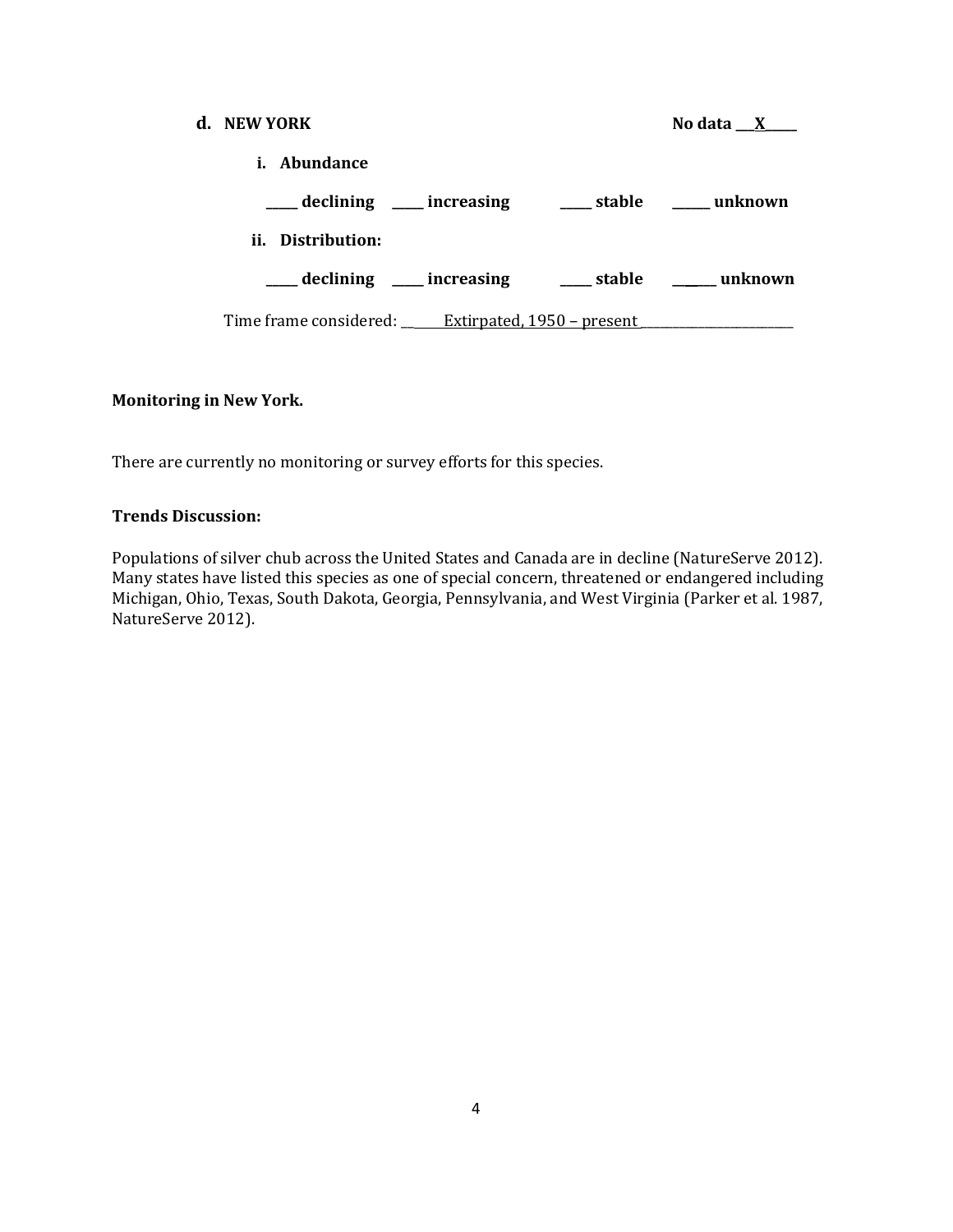

**Figure 1:** Distribution of the silver chub in North America (NatureServe 2012).



**Figure 2:** Distribution of the silver chub in the United States by watershed (NatureServe 2012).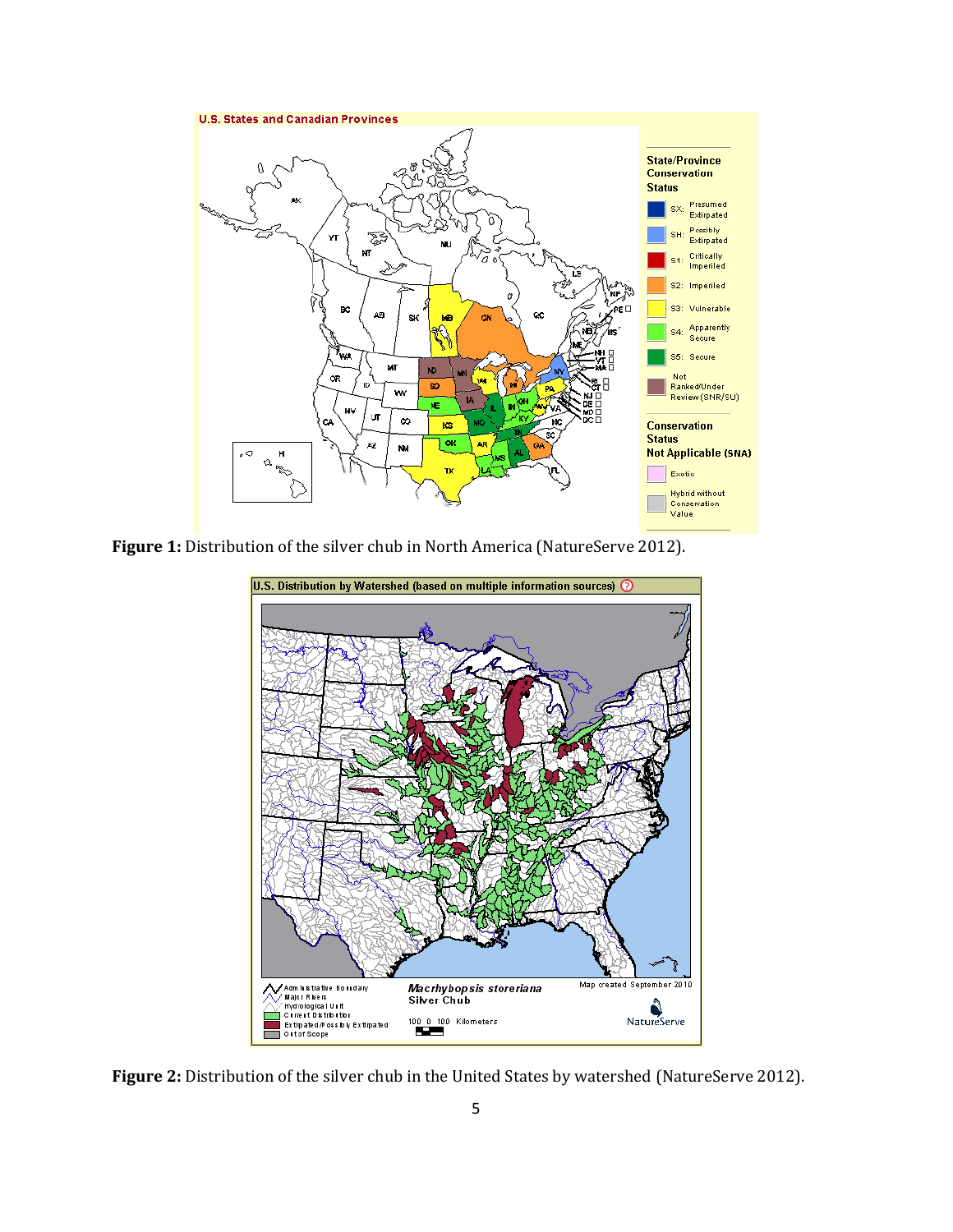## **III. New York Rarity, if known:**

| Historic      | # of Animals | # of Locations | % of State |
|---------------|--------------|----------------|------------|
| prior to 1970 |              |                |            |
| prior to 1980 |              |                |            |
| prior to 1990 |              |                |            |

#### **Details of historic occurrence:**

This species was reported to be common in Lake Erie and at the mouths of larger creeks around 1929 and started to drastically decline around 1953 (Smith 1985).

| Current | # of Animals | # of Locations | % of State |
|---------|--------------|----------------|------------|
|         |              |                | $\Omega$   |

#### **Details of current occurrence:**

There are no current records of the silver chub in New York.

## **New York's Contribution to Species North American Range:**

| % of NA Range in New York | <b>Classification of New York Range</b> |  |
|---------------------------|-----------------------------------------|--|
| $\_\_100$ (endemic)       | Core                                    |  |
| 76-99                     | $X$ Peripheral                          |  |
| $-51-75$                  | __ Disjunct                             |  |
| $-26-50$                  | Distance to core population:            |  |
| - 1-25                    | $\sim$ 100 miles                        |  |

## **IV. Primary Habitat or Community Type:**

- **1.** Large/Great River
- **2.** Summer-stratified Monomictic Lake

## **Habitat or Community Type Trend in New York:**

| Decliniı |  |
|----------|--|
|----------|--|

**\_\_\_\_\_ Declining \_\_\_X\_\_Stable \_\_\_\_\_ Increasing \_\_\_\_\_Unknown**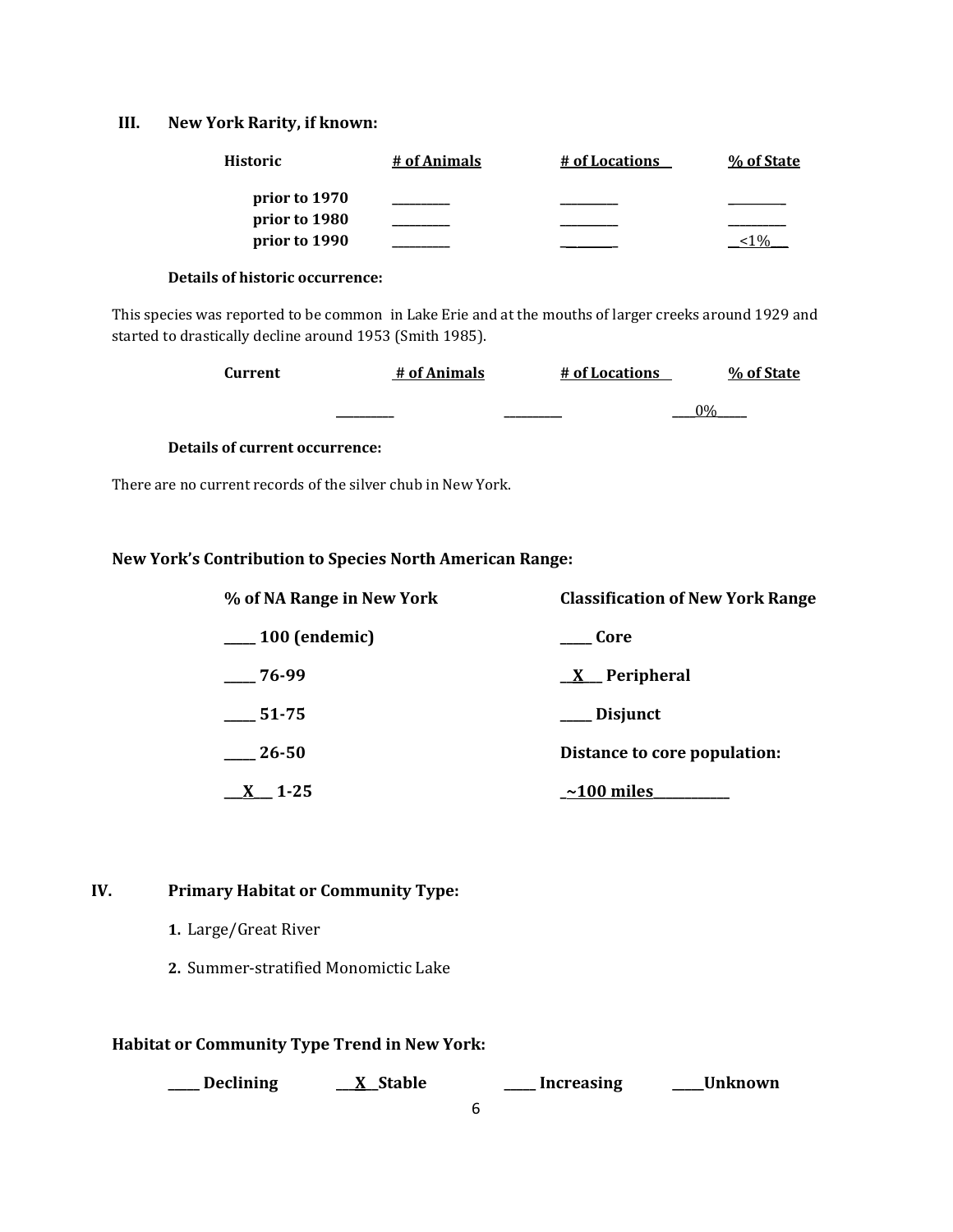| Time frame of decline/increase: |     |    |  |
|---------------------------------|-----|----|--|
| <b>Habitat Specialist?</b>      | Yes | No |  |
| <b>Indicator Species?</b>       | Yes | No |  |

#### **Habitat Discussion:**

This chub species occurs in streams where the bottom is clean sand and fine gravel, or in lakes at depths of 3 to 60 feet (Smith 1985). In streams that have more silt it may be found in riffles (Parker et al. 1987, NatureServe 2012).

#### **V. New York Species Demographics and Life History**

**\_\_\_X\_\_\_ Breeder in New York**

**\_\_X\_\_\_ Summer Resident**

**\_\_X\_\_\_ Winter Resident**

**\_\_\_\_\_ Anadromous**

**\_\_\_\_\_ Non-breeder in New York**

**\_\_\_\_\_ Summer Resident**

**\_\_\_\_\_ Winter Resident**

**\_\_\_\_\_ Catadromous**

**\_\_\_\_\_ Migratory only**

**\_\_\_\_\_Unknown**

#### **Species Demographics and Life History Discussion:**

It is believed that the silver chub spawns from late May through June in open water areas of large streams and lakes (NYSDEC 2012). A female can produce from 2,603 to 11,555 eggs (Smith 1985). This is one of the larger chub species, reaching 9 inches in length in about 4 years (Cooper 1983). Few individuals live beyond 3 years of age (NatureServe 2012). Silver chubs prey on various insects, crustacean, and mollusks (NatureServe 2012). Young silver chubs feed on cladocerans, copepods, and chironomid larvae (Smith 1985). Adults feed on mayfly larvae, however in the 1950s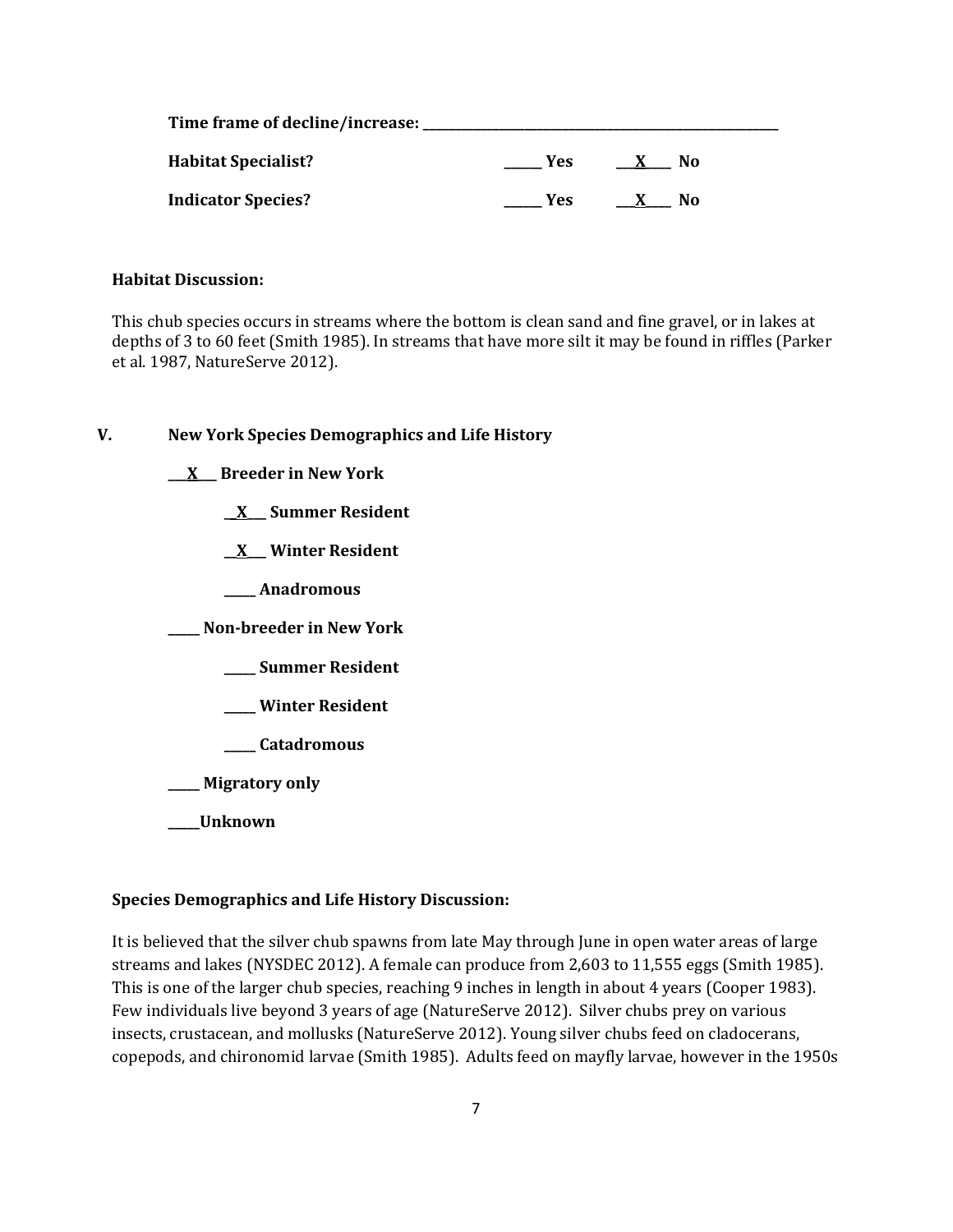many mayfly species became scarce and the chubs switched to feeding on midges and amphipod crustaceans (Smith 1985).

## **VI. Threats:**

The silver chub is threatened by high levels of siltation (NatureServe 2012). The main prey species underwent a dramatic decline around 1953 and this may have played a part in the species decline (Parket et al. 1987, NYSDEC 2012).

## **Are there regulatory mechanisms that protect the species or its habitat in New York?**



The silver chub is listed as an endangered species in New York and is protected by Environmental Conservation Law (ECL) section 11-0535 and the New York Code of Rules and Regulations (6 NYCRR Part 182). A permit is required for any proposed project that may result in a take of a species listed as Threatened or Endangered, including, but not limited to, actions that may kill or harm individual animals or result in the adverse modification, degradation or destruction of habitat occupied by the listed species.

The Protection of Waters Program provides protection for rivers, streams, lakes, and ponds under Article 15 of the NYS Conservation Law.

**Describe knowledge of management/conservation actions that are needed for recovery/conservation, or to eliminate, minimize, or compensate for the identified threats:**

| <b>Conservation Actions</b>       |                                     |  |
|-----------------------------------|-------------------------------------|--|
| <b>Action Category</b>            | Action                              |  |
| Land/Water Management             | Habitat/Natural Process Restoration |  |
| Species Management                | Species Recovery                    |  |
| Species Management                | Species Reintroduction              |  |
| <b>External Capacity Building</b> | Alliance & Partnership Development  |  |

Conservation actions following IUCN taxonomy are categorized in the table.